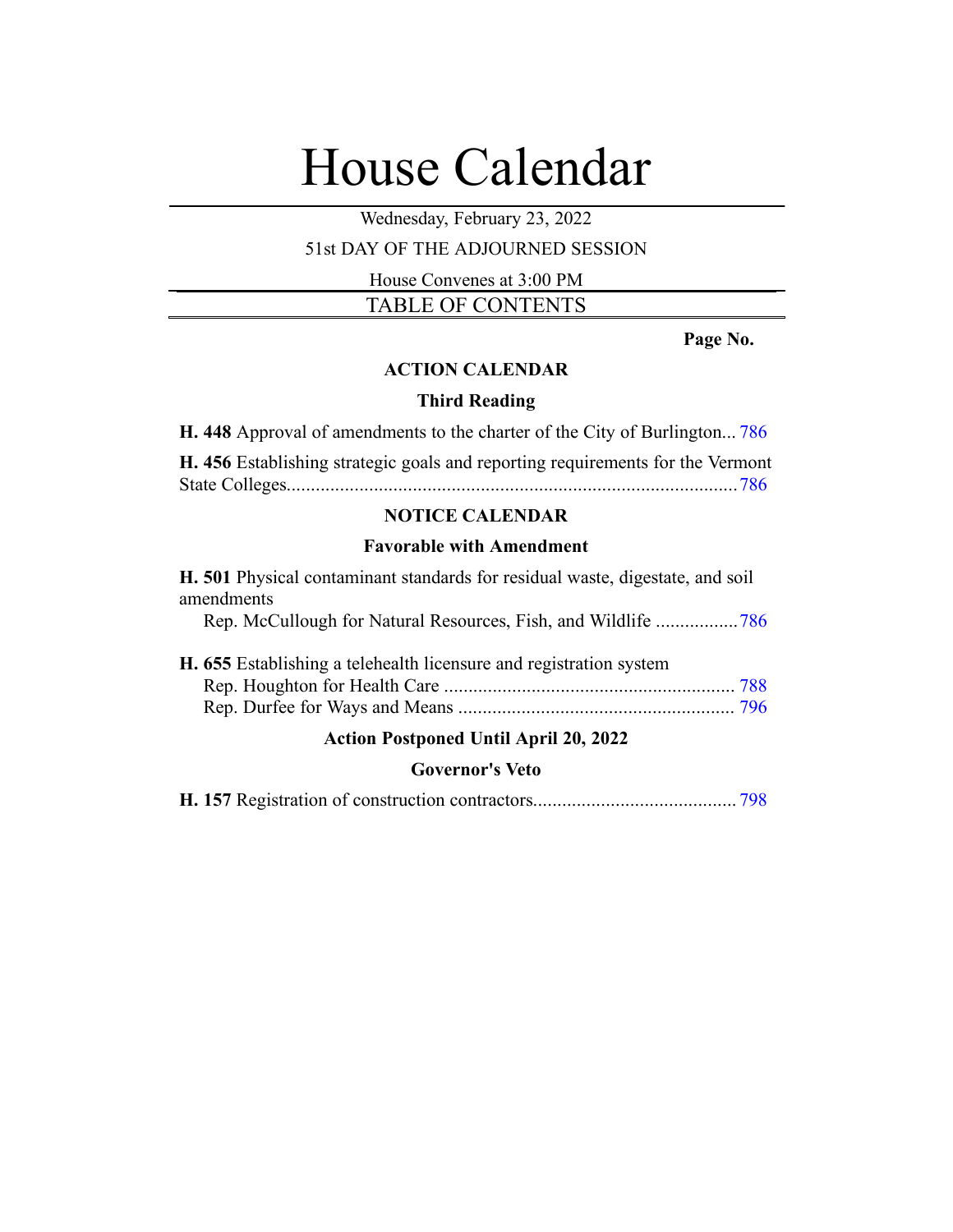#### **ORDERS OF THE DAY**

#### **ACTION CALENDAR**

#### **Third Reading**

#### **H. 448**

<span id="page-1-0"></span>An act relating to approval of amendments to the charter of the City of Burlington

# **H. 456**

<span id="page-1-1"></span>An act relating to establishing strategic goals and reporting requirements for the Vermont State Colleges

#### **NOTICE CALENDAR**

## **Favorable with Amendment**

#### **H. 501**

<span id="page-1-2"></span>An act relating to physical contaminant standards for residual waste, digestate, and soil amendments

**Rep. McCullough of Williston,** for the Committee on Natural Resources, Fish, and Wildlife, recommends the bill be amended by striking all after the enacting clause and inserting in lieu thereof the following:

Sec. 1. MORATORIUM ON ISSUANCE OF SOLID WASTE FACILITY

CERTIFICATIONS FOR FOOD DEPACKAGING FACILITIES

Beginning on March 1, 2022, the Secretary of Natural Resources shall not issue a new or amended solid waste facility certification under 10 V.S.A. chapter 159 for the operation of food depackaging equipment until the rules required under Sec. 3 of this act are adopted and in effect, provided that the Secretary of Natural Resources may issue an amended certification to a facility certified to conduct food depackaging on or before March 1, 2022 if the amendment authorized by the Secretary is intended to result in fewer contaminants in material produced from food depackaging and shall not allow for increased production of food depackaging materials at the facility.

Sec. 2. AGENCY OF NATURAL RESOURCES REPORT ON FOOD

#### DEPACKAGING FACILITIES

(a) On or before January 15, 2023, the Secretary of Natural Resources shall submit to the Senate Committee on Natural Resources and Energy and the House Committee on Natural Resources, Fish, and Wildlife a report regarding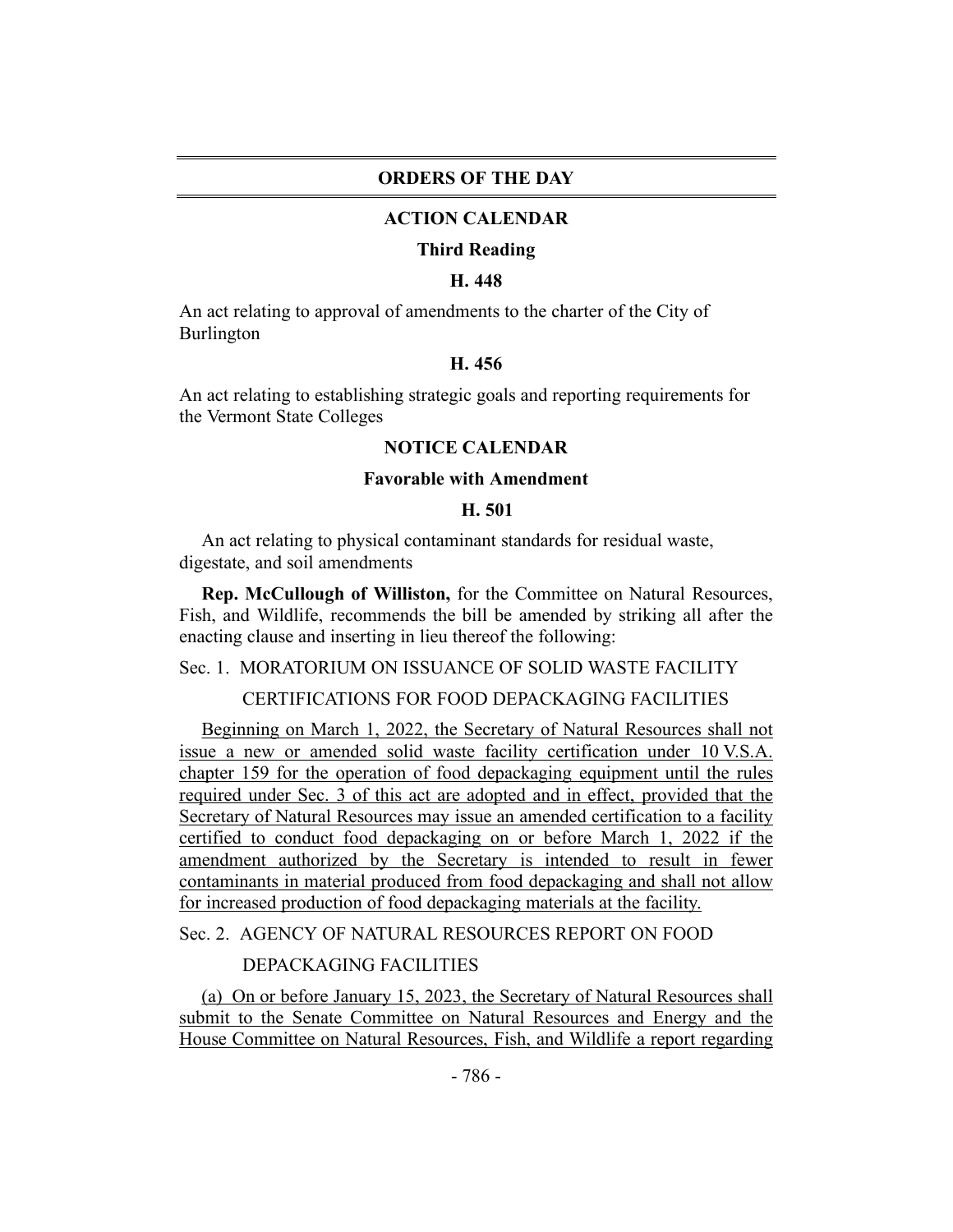the management of materials produced by food depackaging facilities certified for operation in the State. The report shall be developed through a collaborative stakeholder process that shall include the Chair of the House Committee on Natural Resources, Fish, and Wildlife or designee; the Chair of the Senate Committee on Natural Resources, and Energy or designee; a representative of the Agency of Agriculture, Food, and Markets; and a representative from each of the following: composters, anerobic digestors, producers of food residuals, municipalities, haulers, depackagers, and environmental organizations.

(b) The report shall include:

(1) a list of the food depackaging facilities certified in the State under 10 V.S.A. chapter 159;

(2) a summary of the chain of custody of materials processed by food depackaging facilities, including the original supplier of food residuals and transporters of food residuals;

(3) the sites or facilities of final disposition of the materials processed by food depackaging facilities, including whether the materials were disposed of in landfills; transferred to composting facilities, farms, or farm fields; or introduced into foods for animal or human consumption;

(4) a summary of how the materials produced from food depackaging facilities or equipment may be used in the State, including any existing standards in statute or rule for the management of the materials;

(5) the amount of microplastics, plastics, or other contamination present in the material produced from food depackaging facilities in the State, including whether the materials have detectable levels of perfluoroalkyl and polyfluoroalkyl substances;

(6) a memorandum of understanding between the Agency of Natural Resources and the Agency of Agriculture, Food and Markets to coordinate and cooperate on the adoption of standards or rules for the materials produced from food depackaging facilities in order to provide for consistency in regulation by the two agencies;

(7) an evaluation of the practicability of implementing the food residuals hierarchy set forth in 10 V.S.A. § 6605k in a more stringent manner; and

(8) the methods used domestically and internationally by jurisdictions with physical contamination standards to evaluate the percentage by weight of physical contamination present in the material produced by depackaging facilities, residual waste, digestate, compost, and soil amendments.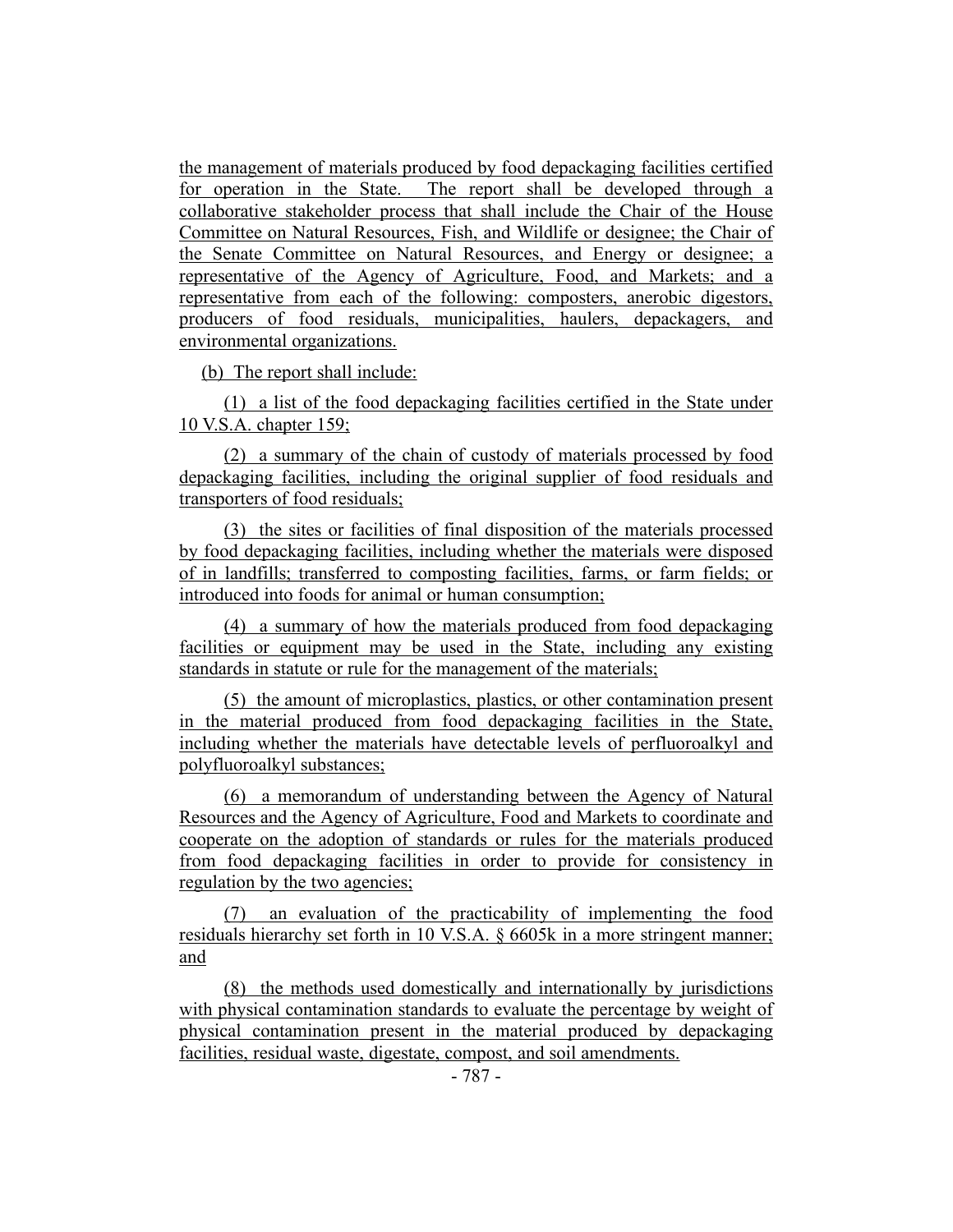#### Sec. 3. RULEMAKING

(a) The Secretary of Natural Resources shall adopt by rule requirements for the operation of food depackaging facilities certified to operate in the State. The rules shall establish standards for materials that may be accepted for depackaging and standards for the amount of contamination, including microplastics, allowed to be present in material produced by food depackaging facilities. The Secretary of Natural Resources shall not adopt rules under this section or authorize the issuance of permits under the rules adopted under this section that restrain agricultural activities without the consent of the Secretary of Agriculture, Food and Markets.

(b) The Secretary of Natural Resource shall not initiate rulemaking under this section until the report required by Sec. 2 of this act is submitted to the Vermont General Assembly.

Sec. 4. REPEAL

Sec. 1 (moratorium on food depackaging facilities) of this act shall be repealed on the date that the rules required under Sec. 3 of this act are adopted and in effect.

Sec. 5. EFFECTIVE DATE

This act shall take effect on passage.

and that after passage the title of the bill be amended to read: "An act relating to the regulation of food depackaging facilities"

#### <span id="page-3-0"></span>**( Committee Vote: 10-1-0)**

#### **H. 655**

An act relating to establishing a telehealth licensure and registration system

**Rep. Houghton of Essex,** for the Committee on Health Care, recommends the bill be amended by striking all after the enacting clause and inserting in lieu thereof the following:

\* \* \* Telehealth Licensure and Registration \* \* \*

Sec. 1. 26 V.S.A. chapter 56 is added to read:

# CHAPTER 56. TELEHEALTH LICENSURE AND REGISTRATION FOR OUT-OF-STATE HEALTH CARE PROFESSIONALS

§ 3051. SCOPE

(a) This chapter shall apply to the following health care professions regulated by the Office of Professional Regulation: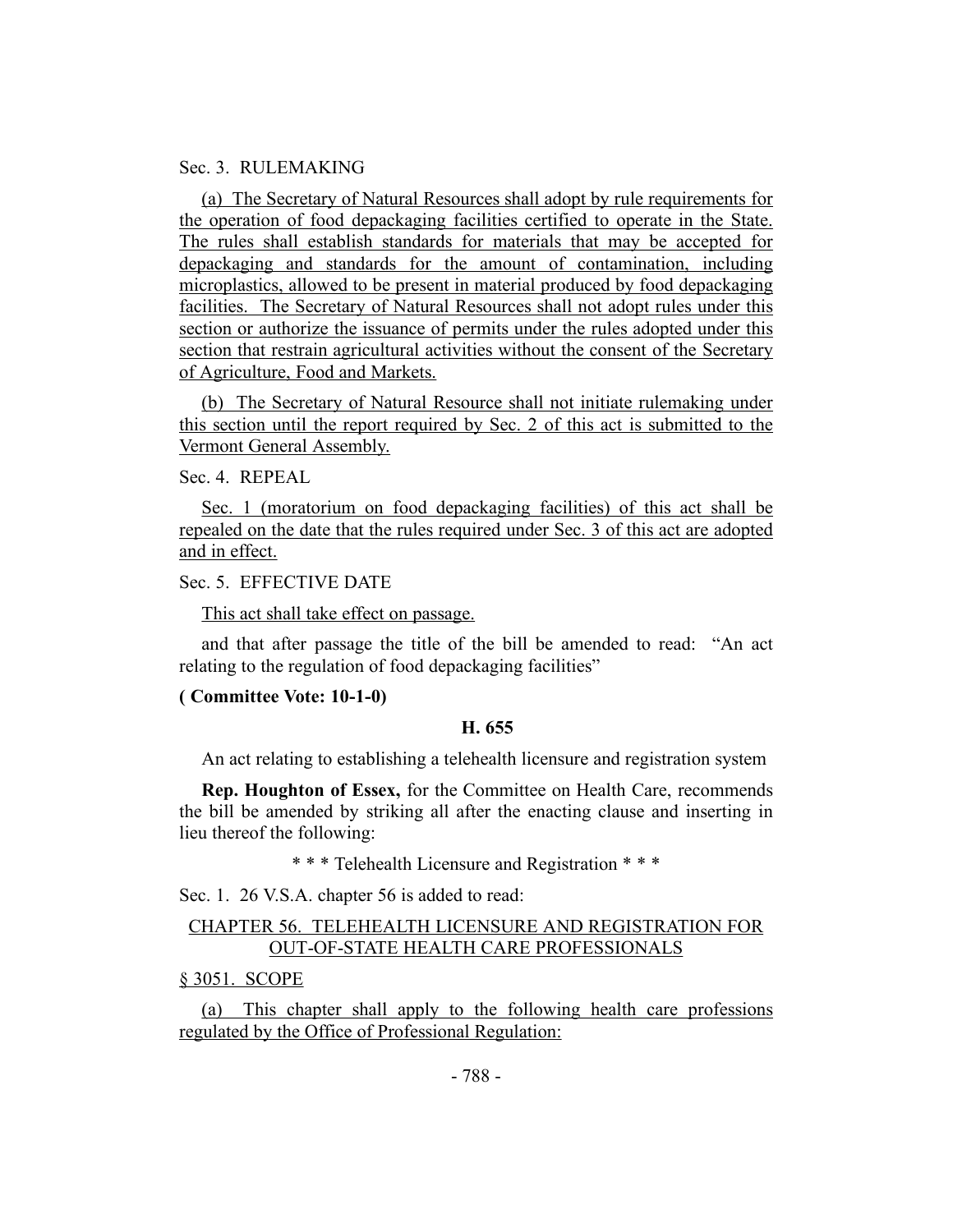(1) alcohol and drug abuse counseling;

(2) allied mental health professions, including mental health counseling, marriage and family therapy, and services provided by nonlicensed and noncertified psychotherapists;

(3) applied behavior analysis;

(4) athletic training;

(5) audiology;

(6) chiropractic;

(7) dentistry;

(8) dietetics;

(9) midwifery;

(10) naturopathy;

 $(11)$  nursing;

(12) nursing home administration;

(13) occupational therapy;

(14) optometry;

(15) osteopathy;

(16) pharmacy;

(17) physical therapy;

(18) psychoanalysis;

(19) psychology;

(20) respiratory care;

(21) social work;

(22) speech language pathology; and

(23) veterinary medicine.

(b) This chapter shall apply to the following health care professions regulated by the Board of Medical Practice:

(1) physicians;

(2) physician assistants; and

(3) podiatrists.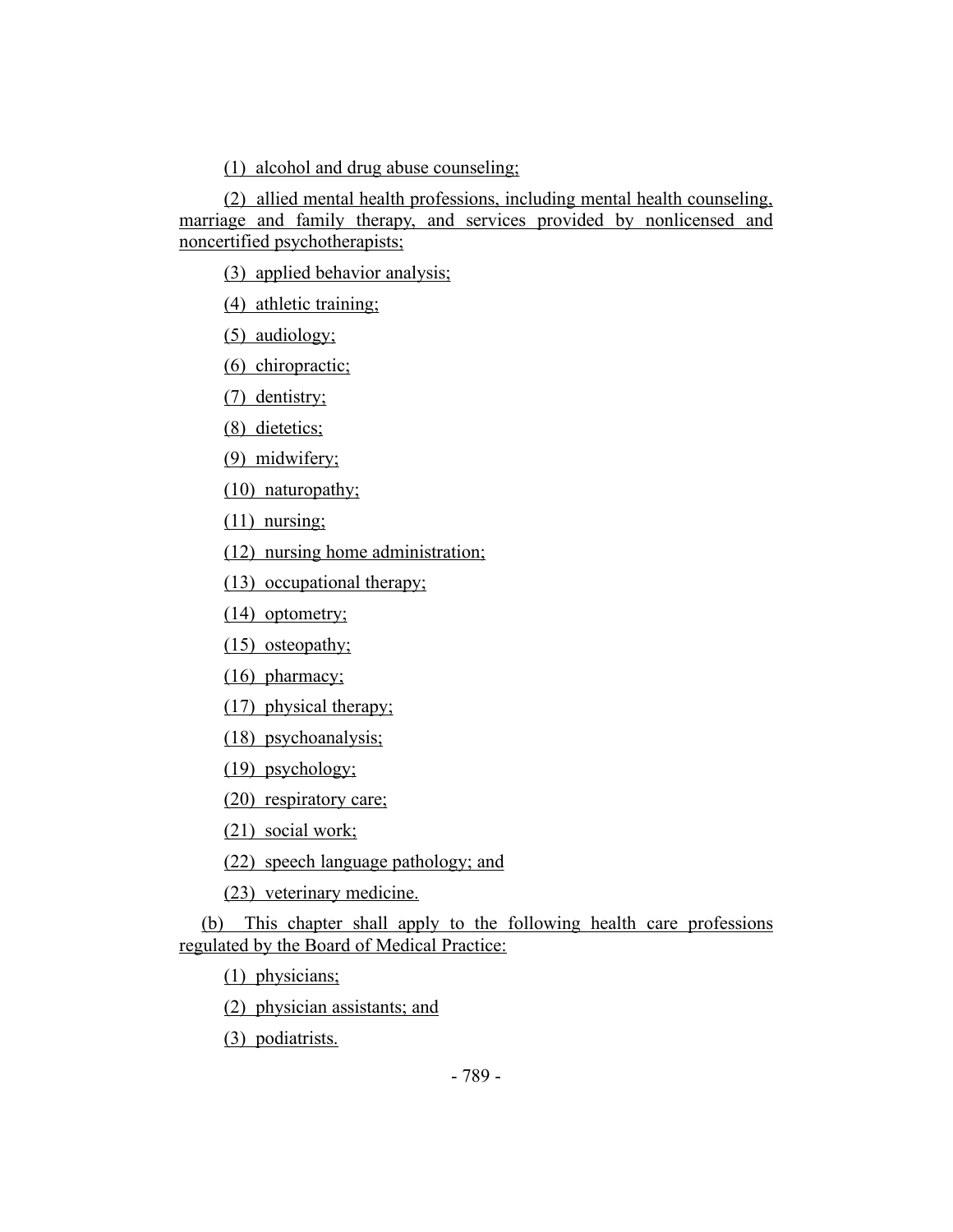#### § 3052. DEFINITIONS

As used in this chapter:

(1) "Board" means the Board of Medical Practice.

(2) "Health care professional" means an individual who holds a valid license, certificate, or registration to provide health care services in any other U.S. jurisdiction in a health care profession listed in section 3051 of this chapter.

(3) "Health care services" means services for the diagnosis, prevention, treatment, cure, or relief of a health condition, illness, injury, or disease.

(4) "In good standing" means that a health care professional holds an active license, certificate, or registration from another U.S. jurisdiction; the health care professional is not subject to a disciplinary order that conditions, suspends, or otherwise restricts the professional's practice in any other U.S. jurisdiction; and the health care professional is not affirmatively barred from practice in Vermont for any reason, including reasons of fraud or abuse, patient care, or public safety.

(5) "Mandatory disclosure" means the information that the health care professional must disclose to the patient at the initial telehealth visit or consultation, as determined by the relevant regulatory body by rule.

(6) "Office" means the Office of Professional Regulation.

(7) "Store and forward" means an asynchronous transmission of medical information, such as one or more video clips, audio clips, still images, x-rays, magnetic resonance imaging scans, electrocardiograms, electroencephalograms, or laboratory results, sent over a secure connection that complies with the requirements of the Health Insurance Portability and Accountability Act of 1996, Pub. L. No. 104-191 to be reviewed at a later date by a health care provider at a distant site who is trained in the relevant specialty. In store and forward, the health care provider at the distant site reviews the medical information without the patient present in real time and communicates a care plan or treatment recommendation back to the patient or referring provider, or both.

(8) "Telehealth" means health care services delivered by telemedicine, store and forward, or audio-only telephone.

(9) "Telemedicine" means the delivery of health care services such as diagnosis, consultation, or treatment through the use of live interactive audio and video over a secure connection that complies with the requirements of the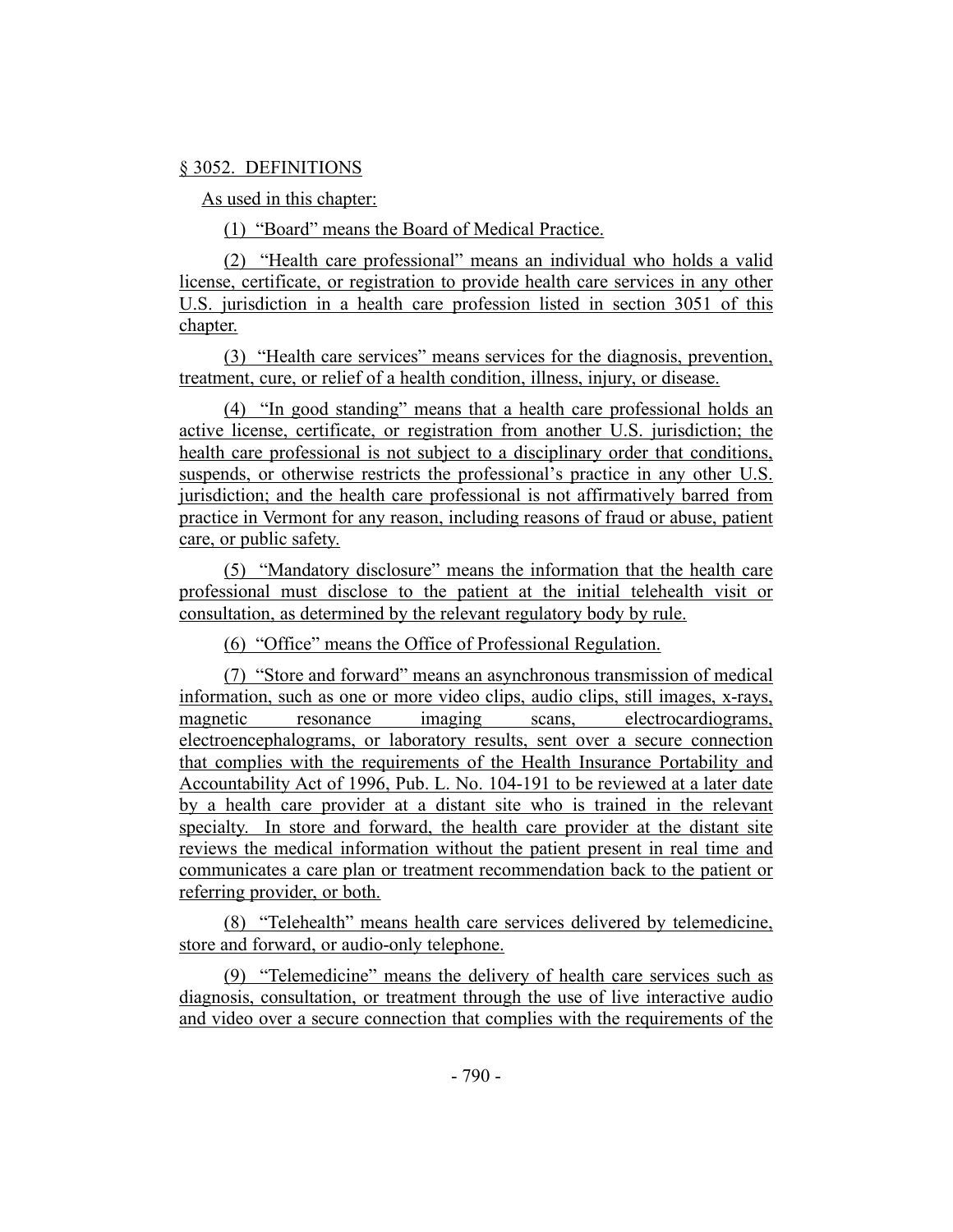# Health Insurance Portability and Accountability Act of 1996, Pub. L. No. 104- 191.

# § 3053. TELEHEALTH LICENSURE OR TELEHEALTH REGISTRATION REQUIRED

(a) A health care professional who is not otherwise licensed, certified, or registered to practice in Vermont but is licensed, certified, or registered in good standing in all other U.S. jurisdictions in which the health care professional is or has been licensed, certified, or registered and who wishes to provide health care services to a patient or client located in Vermont using telehealth shall obtain a telehealth license or telehealth registration from the Office or the Board in accordance with this chapter.

(b) A telehealth license or telehealth registration issued pursuant to this chapter shall authorize a health care professional to provide services to a patient or client located in Vermont using telehealth only. Telehealth licensure or telehealth registration does not authorize the health care professional to open an office in Vermont or to provide in-person health care services to patients or clients located in Vermont.

(c) A health care professional who is not otherwise licensed, certified, or registered to practice in Vermont and provides health care services in Vermont using telehealth without a telehealth registration or telehealth license, or provides services beyond the limitations of the telehealth registration or telehealth license, is engaged in unauthorized practice as defined in 3 V.S.A. § 127 and section 1314 of this title and is subject to the penalties set forth in those sections.

# § 3054. SCOPE OF TELEHEALTH LICENSE AND TELEHEALTH

# REGISTRATION

(a) Telehealth license.

(1) A health care professional who is not otherwise licensed, certified, or registered to practice in Vermont may obtain a telehealth license to provide health care services using telehealth to a total of not more than 20 unique patients or clients located in Vermont during the two-year license term.

(2) To be eligible to obtain a telehealth license under this chapter, a health care professional shall:

(A) complete an application in a format and with such content as prescribed by the Office or the Board;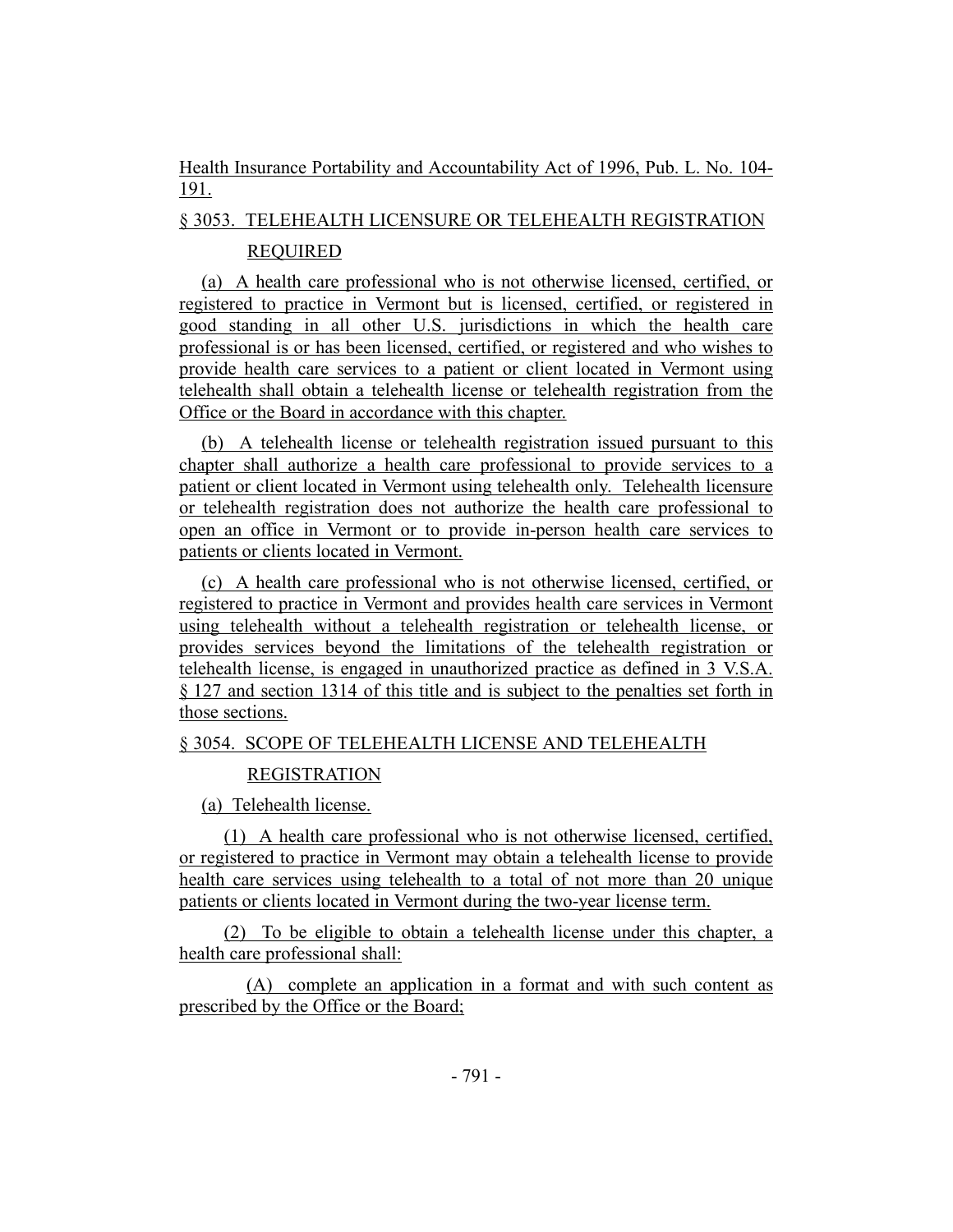(B) hold an active, unencumbered license, certificate, or registration in good standing in any other U.S. jurisdiction to practice the health care profession that the professional seeks to practice in Vermont using telehealth and provide verification of the license, registration, or certificate to the Office or the Board if required by the profession;

(C) if required by the rules adopted by the Office or the Board pursuant to section 3061 of this chapter, submit a copy of a mandatory disclosure that conforms to the requirements established by rule;

(D) if required by the rules adopted by the Office or the Board pursuant section 3061 of this chapter, provide documentation of professional liability coverage or financial responsibility that includes coverage or financial responsibility for services provided by telehealth to patients or clients not located in the health care professional's home state in an amount established by rule;

(E) provide any other information and documentation of qualifications required by the Office or the Board by rule; and

(F) pay the required telehealth licensure fee, which shall be 75 percent of the renewal fee for the profession as set forth in 3 V.S.A. § 125 or in the applicable chapter of this title.

(3) A health care professional may renew a telehealth license every two years upon application and payment of the required fee. A license that has expired shall be reinstated upon payment of the biennial renewal fee and the late renewal penalty, which shall be 75 percent of the late renewal penalty established in 3 V.S.A. § 127 or in section 1401a of this title, as applicable.

(b) Telehealth registration.

(1) A health care professional who is not otherwise licensed, certified, or registered to practice in Vermont may obtain a telehealth registration to provide health care services using telehealth:

(A) for a period of not more than 120 consecutive days from the date the registration was issued; and

(B) to a total of not more than 10 unique patients or clients over the 120-day period that the registration is in effect.

(2) To be eligible to obtain a telehealth registration under this chapter, a health care professional shall:

(A) complete an application in a format and with such content as prescribed by the Office or the Board;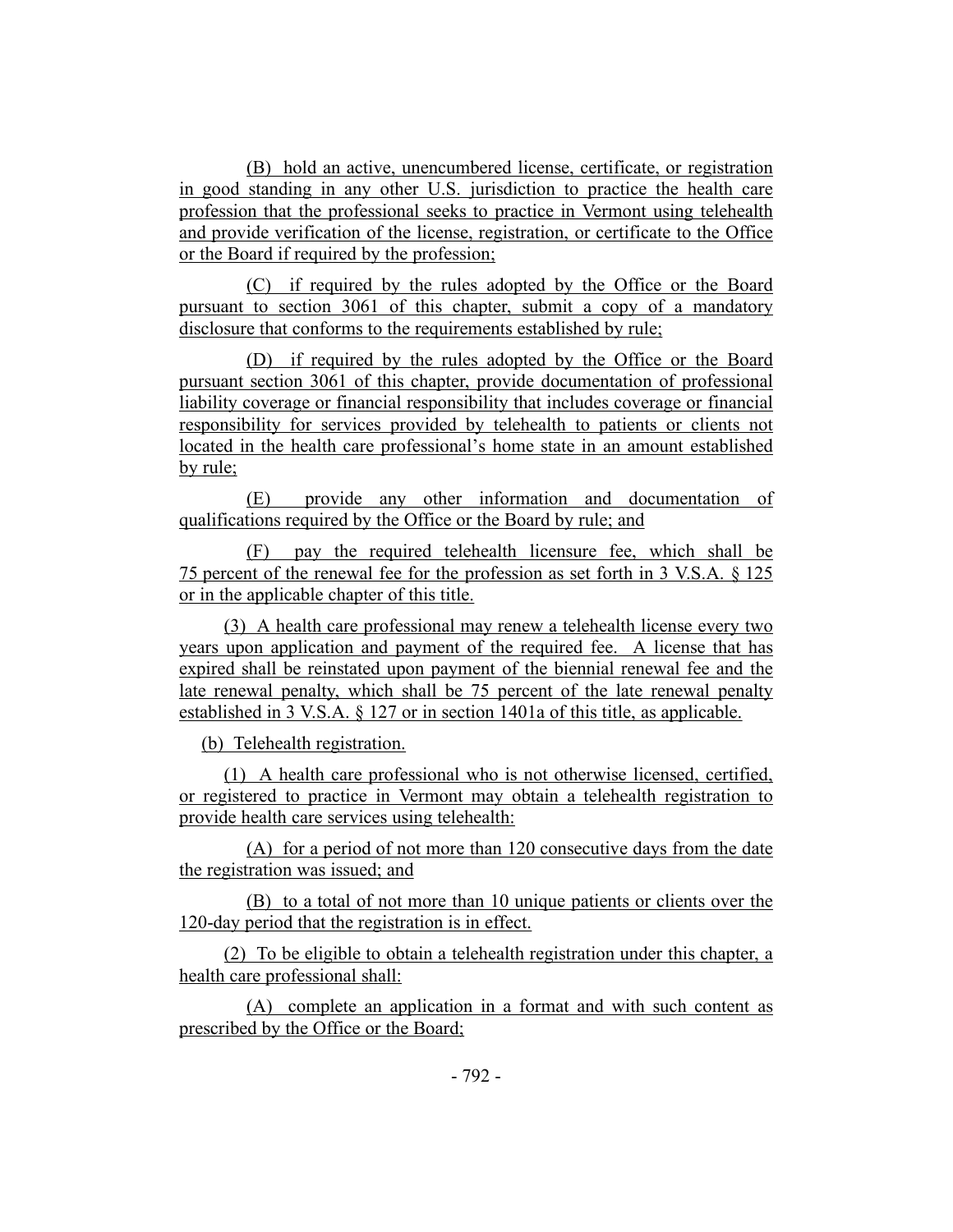(B) hold an active, unencumbered license, certificate, or registration in good standing in any other U.S. jurisdiction to practice the health care profession that the professional seeks to practice in Vermont using telehealth and provide verification of the license, registration, or certificate to the Office or the Board if required by the profession;

(C) if required by the rules adopted by the Office or the Board pursuant to section 3061 of this chapter, submit a copy of a mandatory disclosure that conforms to the requirements established by rule; and

(D) pay the required telehealth registration fee, which shall be 50 percent of the renewal fee for the profession as set forth in 3 V.S.A. § 125 or in the applicable chapter of this title.

(3) A health care professional may only reactivate a telehealth registration once every three years. A telehealth registration shall not be renewed or reactivated upon expiration.

(c) Other license or registration. A health care professional seeking to provide health care services to a patient or client located in Vermont using telehealth may register or apply for a full license to practice the profession in this State in accordance with the applicable provisions of this title. Nothing in this section shall be construed to prohibit a qualified health care professional from registering or obtaining a full license to practice in Vermont in accordance with relevant laws.

# § 3055. SCOPE OF PRACTICE; STANDARD OF PRACTICE

(a) In order to be eligible for a telehealth license or telehealth registration under this chapter, a health care professional shall hold a license, certificate, or registration in another U.S. jurisdiction that authorizes the provider to engage in the same or a broader scope of practice as health care professionals in the same field are authorized to engage pursuant to a license, certificate, or registration issued in accordance with the relevant provisions of this title.

(b) While practicing in Vermont using telehealth, a health care professional holding a telehealth license or telehealth registration issued pursuant to this chapter shall:

(1) practice within the scope of practice established in this title for that profession; and

(2) practice in a manner consistent with the prevailing and acceptable professional standard of practice for a health care professional who is licensed, certified, or registered in Vermont to provide in-person health care services in that health care profession.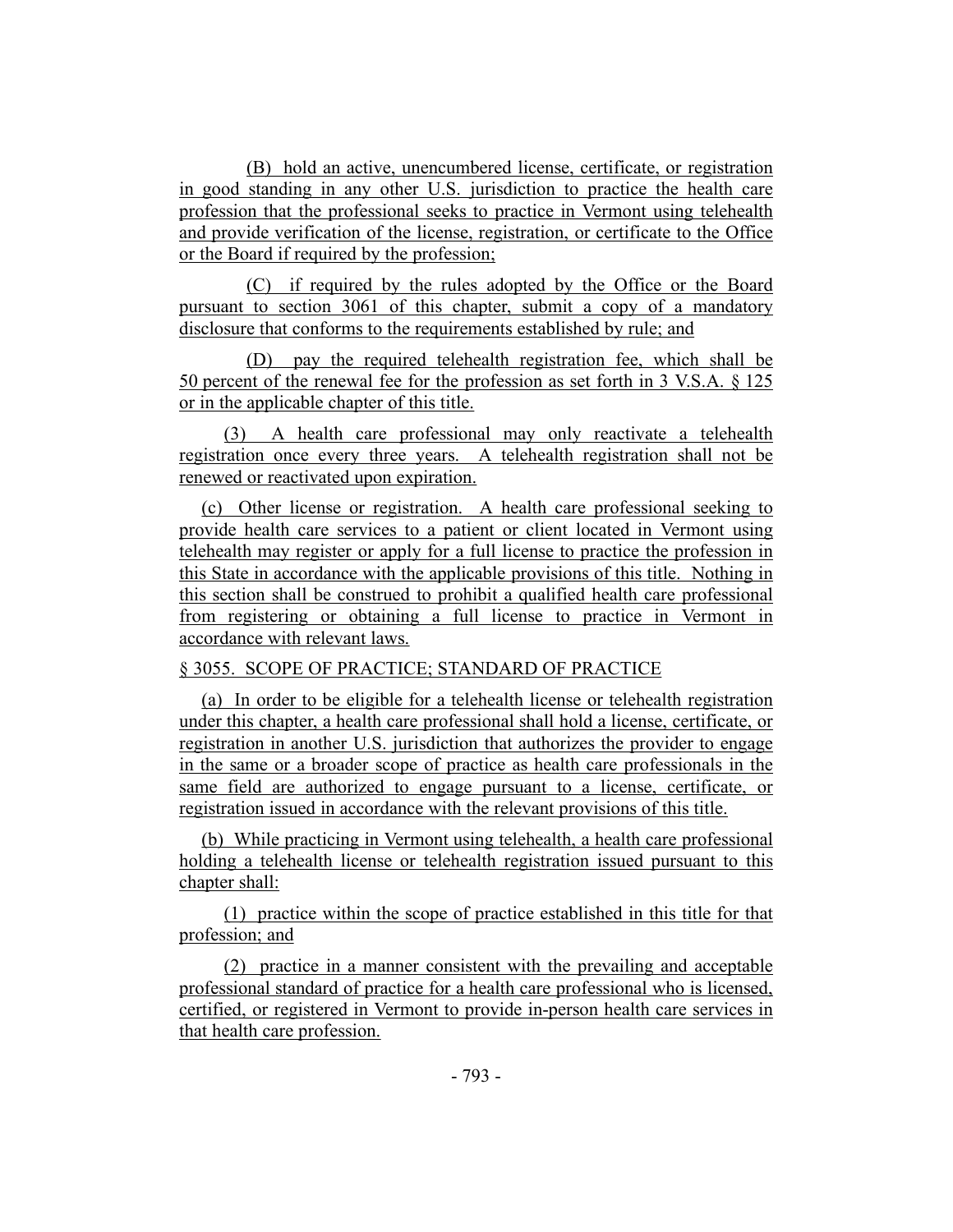#### § 3056. RECORDS

A health care professional holding a telehealth license or telehealth registration issued pursuant to this chapter shall document in a patient's or client's medical record the health care services delivered using telehealth in accordance with the same standard used for in-person services and shall comply with the requirements of 18 V.S.A. §§ 9361 and 9362 to the extent applicable to the profession. Records, including video, audio, electronic, or other records generated as a result of delivering health care services using telehealth, are subject to all federal and Vermont laws regarding protected health information.

#### § 3057. EFFECT OF DISCIPLINARY ACTION ON OUT-OF-STATE

#### LICENSE, CERTIFICATE, OR REGISTRATION

(a) A health care professional shall not obtain a telehealth license or telehealth registration under this chapter if the health care professional's license, certificate, or registration to provide health care services has been revoked or is subject to a pending disciplinary investigation or action in any other U.S. jurisdiction.

(b) A health care professional holding a telehealth license or telehealth registration under this chapter shall notify the Office or the Board, as applicable, within five business days following a disciplinary action that places a warning, reprimand, condition, restriction, suspension, or any other disciplinary action on the professional's license, certificate, or registration in any other U.S. jurisdiction or of any other disciplinary action taken or pending against the health care professional in any other U.S. jurisdiction.

#### § 3058. JURISDICTION; APPLICATION OF VERMONT LAWS

A health care professional holding a telehealth license or telehealth registration in accordance with this chapter is subject to the laws and jurisdiction of the State of Vermont, including 18 V.S.A. §§ 9361 and 9362 and laws regarding prescribing, health information sharing, informed consent, supervision and collaboration requirements, and unprofessional conduct.

#### § 3059. EXEMPTIONS FROM REGISTRATION AND LICENSURE

#### REQUIREMENTS

A health care professional is not required to obtain a telehealth registration or licensure solely to provide consultation services to another health care professional regarding care for a patient or client located in Vermont, provided the consulting health care professional holds a license, certificate, or registration to practice the profession in one or more U.S. jurisdictions and the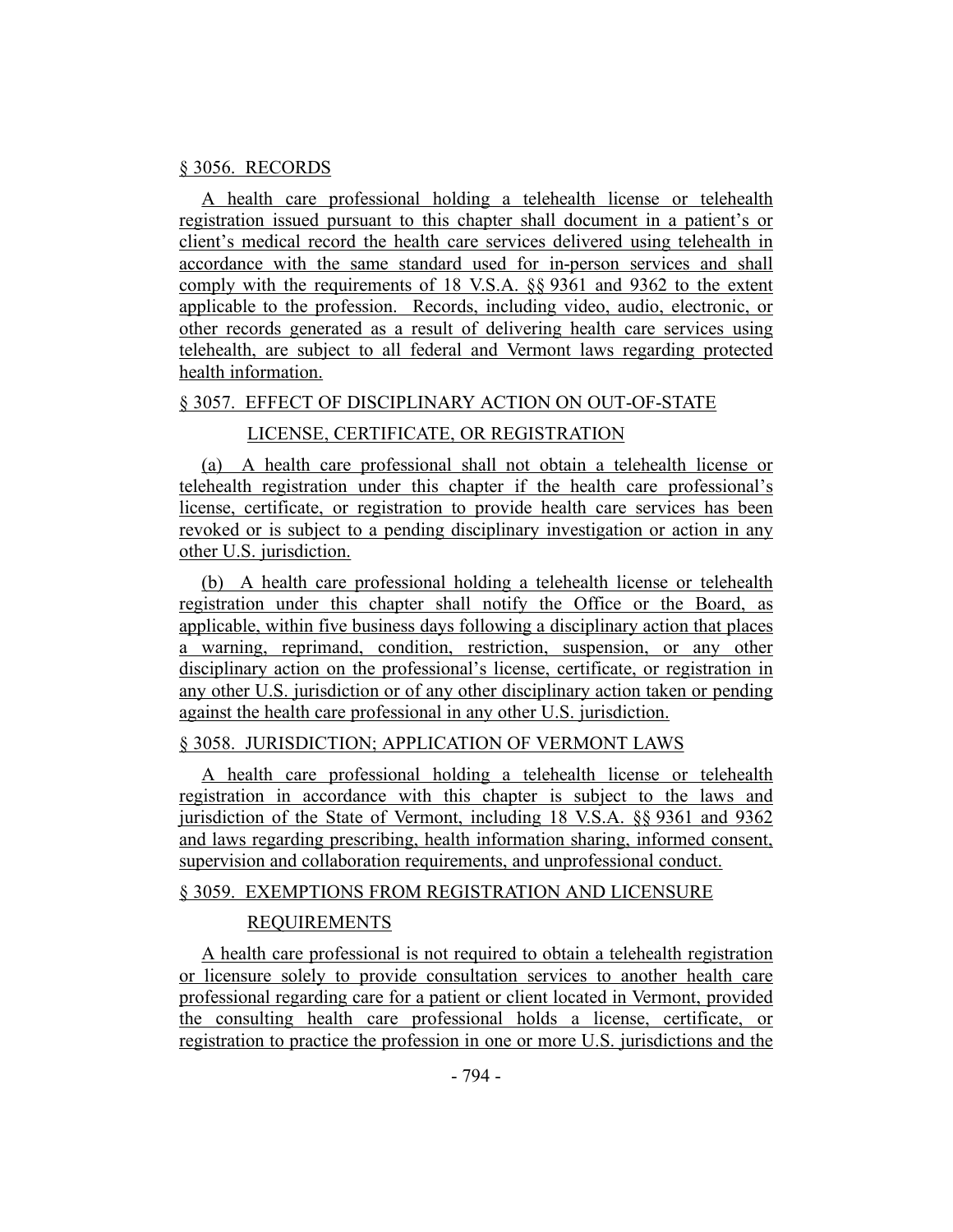consultation is based on a review of records without in-person or remote contact between the consulting health care professional and the patient or client.

#### § 3060. VENUE

Venue for a civil action initiated by the Office, the Board, or a patient or client who has received telehealth services in Vermont from an out-of-state health care professional holding a telehealth license or telehealth registration shall be in the patient's or client's county of residence or in Washington County.

# § 3061. RULEMAKING

The Office or the Board may adopt rules in accordance with 3 V.S.A. chapter 25 to carry out the purposes of this chapter, including, in consultation with the appropriate boards and advisor appointees for professions regulated by the Office, rules regarding any profession-specific requirements related to telehealth licenses and telehealth registrations.

\* \* \* Provisional Licensure for Professions Regulated by

Office of Professional Regulation \* \* \*

Sec. 2. 3 V.S.A. § 130 is added to read:

# § 130. PROVISIONAL LICENSURE

(a) The Director may issue a 90-day provisional license to an individual who has completed an application for full licensure and:

(1) whose eligibility for licensure is contingent upon acceptable verification of licensure from another jurisdiction;

(2) whose eligibility for licensure is contingent upon completion of a background check; or

(3) who is an active-duty member of the U.S. Armed Forces assigned to duty in Vermont or the spouse of such a member.

(b) A provisional license shall be based on a voluntary agreement between the applicant and the Office to expedite the applicant's entry into the workforce, in which the applicant agrees to forgo the procedural rights associated with traditional licensure in exchange for a provisional license pending final determination of the license application.

(c) A provisional license shall only be issued to an applicant who can attest to material facts consistent with the requirements of full licensure, including the applicant's standing in other U.S. jurisdictions, criminal history, and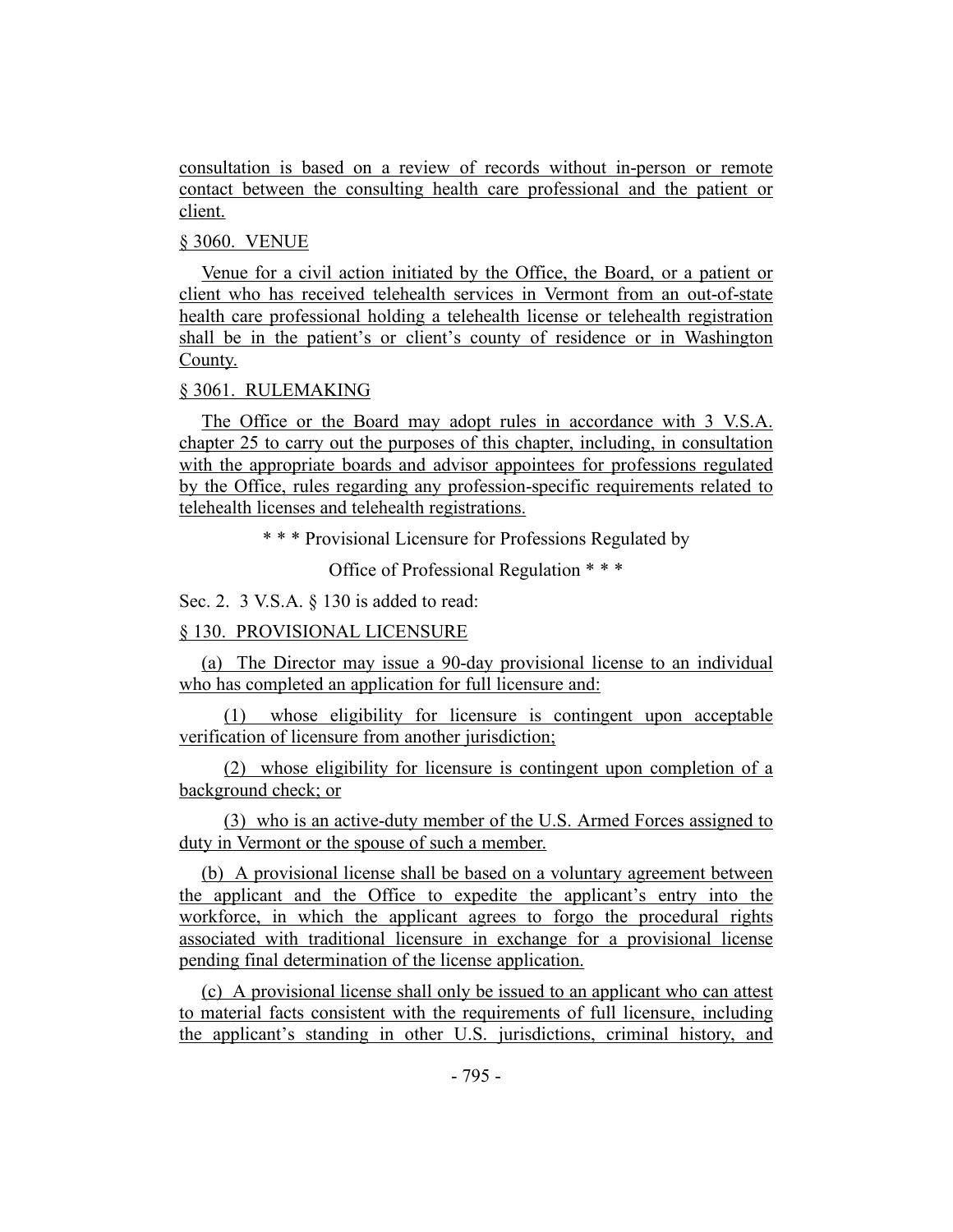disciplinary history. An individual to whom a provisional license is issued shall expressly agree that the Office may summarily withdraw the provisional license upon discovery of any inconsistency or inaccuracy in the application materials.

(d) An individual aggrieved by a denial or summary withdrawal of a provisional license issued under this section shall have as an exclusive remedy the right to have the individual's application for conventional licensure determined according to the usual process.

(e) The Director may extend a provisional license beyond the initial 90-day period if the reason for issuing the license, as set forth in subdivisions  $(a)(1)$ – (3) of this section, has not been resolved.

\* \* \* Effective Dates \* \* \*

#### Sec. 3. EFFECTIVE DATES

(a) Sec. 1 (26 V.S.A. chapter 56) shall take effect on July 1, 2023, except that the Office and the Board shall commence the rulemaking process prior to that date in order to have rules in place on July 1, 2023.

(b) Sec. 2 (3 V.S.A. § 130) and this section shall take effect on passage.

and that after passage the title of the bill be amended to read: "An act relating to telehealth licensure and registration and to provisional licensure for professions regulated by the Office of Professional Regulation"

#### **( Committee Vote: 10-0-1)**

<span id="page-11-0"></span>**Rep. Durfee of Shaftsbury,** for the Committee on Ways and Means**,** recommends the bill ought to pass when amended as recommended by the Committee on Health Care and when further amended as follows:

First: In Sec. 1, 26 V.S.A. chapter 56, in section 3054, in subdivision (b)(2), by striking out subdivision (D) in its entirety and inserting in lieu thereof a new subdivision (D) to read as follows:

(D) pay the required telehealth registration fee, which shall be the lesser of:

(i) 50 percent of the renewal fee for the profession as set forth in 3 V.S.A. § 125 or in the applicable chapter of this title; or

(ii) the application fee for a full license for the profession as set forth in 3 V.S.A. § 125 or in the applicable chapter of this title.

Second: In Sec. 1, 26 V.S.A. chapter 56, in section 3054, by adding a subsection (d) to read as follows: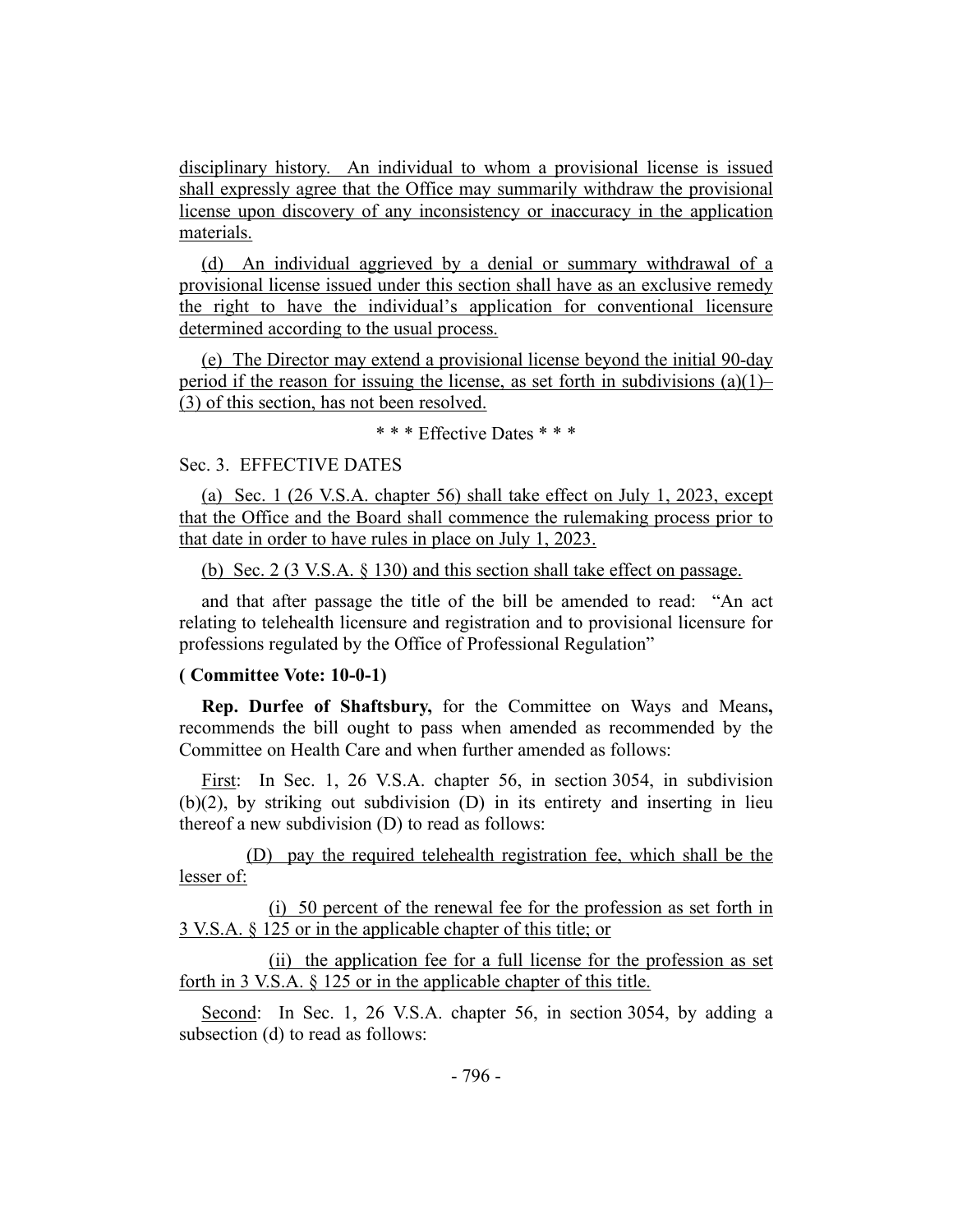(d) Transition to licensure; fee credit.

(1) If a health care professional holding a telehealth registration issued pursuant to this chapter elects to apply for a telehealth license or a full license while the professional's telehealth registration is in effect or within three years following the effective date of the professional's telehealth registration, the amount of the fee paid by the health care professional for the telehealth registration pursuant to subdivision  $(b)(2)(D)$  of this section shall be credited and applied toward the amount of the relevant telehealth license under subdivision (a)(2)(F) of this section if the professional is seeking a telehealth license or the application fee for a full license for the profession as set forth in 3 V.S.A. § 125 or in the applicable chapter of this title.

(2) If a health care professional holding a telehealth license issued pursuant to this chapter elects to apply for a full license while the professional's telehealth license is in effect, the amount of the fee paid by the health care professional for the telehealth license pursuant to subdivision  $(a)(2)(F)$  of this section shall be credited and applied toward the amount of the application fee for a full license for the profession as set forth in 3 V.S.A. § 125 or in the applicable chapter of this title.

Third: By adding a reader assistance heading and a new section to be Sec. 3 to read as follows:

# \* \* \* Appropriation \* \* \*

#### Sec. 3. TELEHEALTH LICENSURE AND REGISTRATION SYSTEM;

#### APPROPRIATION

The sum of \$360,000.00 is appropriated from the General Fund to the Office of Professional Regulation in fiscal year 2023 to develop and implement the telehealth licensure and registration system established in this act.

Fourth: By renumbering the existing Sec. 3, effective dates, to be Sec. 4 and, in the renumbered section, by adding a subsection (c) to read as follows:

(c) Sec. 3 (telehealth licensure and registration system; appropriation) shall take effect on July 1, 2022.

#### **( Committee Vote:11-0-0)**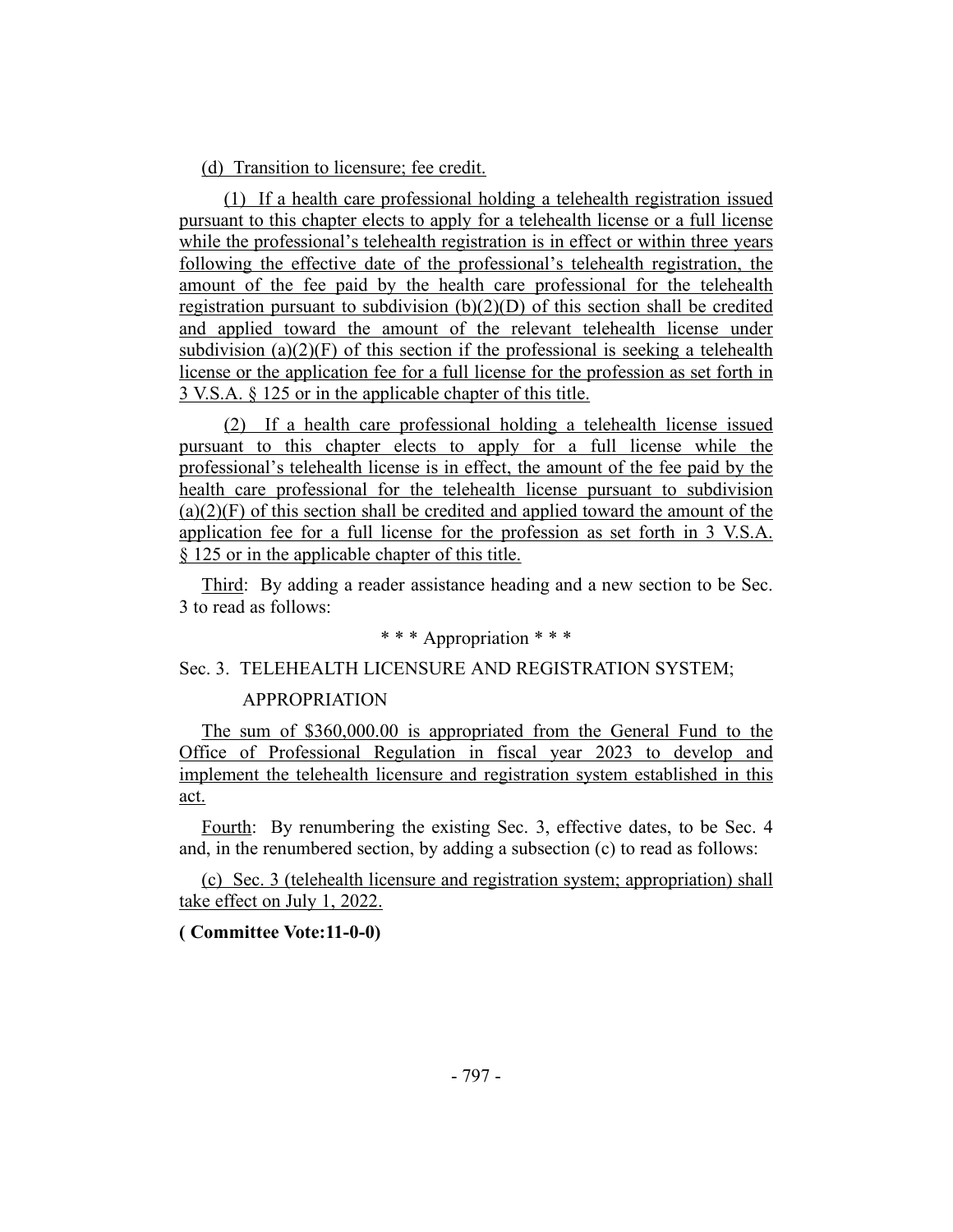# **Action Postponed Until April 20, 2022 Governor's Veto**

#### **H. 157**

<span id="page-13-0"></span>An act relating to registration of construction contractors.

For Text of Veto Message, please see House Journal of February 10, 2022

#### **For Informational Purposes**

#### **Crossover Deadline**

(1) All **Senate/House** bills must be reported out of the last committee of

reference (including the Committees on Appropriations and on Finance/Ways and Means, except as provided below in (2) and the exceptions listed below) on or before **Friday, March 11, 2022**, and filed with the Secretary/Clerk so they may be placed on the Calendar for Notice the next legislative day – Committee bills must be voted out of Committee by **Friday, March 11, 2022**.

(2) All **Senate/House** bills referred pursuant to Senate Rule 31 or House

Rule 35(a) to the Committees on Appropriations and on Finance/Ways and Means must be reported out by the last of those committees on or before **Friday, March 18, 2022**, and filed with the Secretary/Clerk so they may be placed on the Calendar for Notice the next legislative day.

**Exceptions to the foregoing deadlines include the major money bills (the general Appropriations bill ("The Big Bill"), the Transportation capital bill, the Capital Construction bill, and the Fee/Revenue bills).**

#### **Information Notice**

Grants and Positions that have been submitted to the Joint Fiscal Committee by the Administration, under 32 V.S.A. §5(b)(3)(D):

**JFO #3087** – \$663,538 to the VT Department of Financial Regulation from the Centers for Medicare and Medicaid Services. Funds will be used to analyze Vermont's current health insurance options to ensure coverage is accessible to all Vermonters, and to develop an action plan if necessary. Includes one (1) limited-service position, Grant Manager and Health Policy Analyst, funded through 9/14/2023.

*[NOTE: The Department of Financial Regulation signed an RFP with an actuarial firm to start looking at the benchmark in September 2021. The work being performed now is planned on being paid for with grant funds.]*